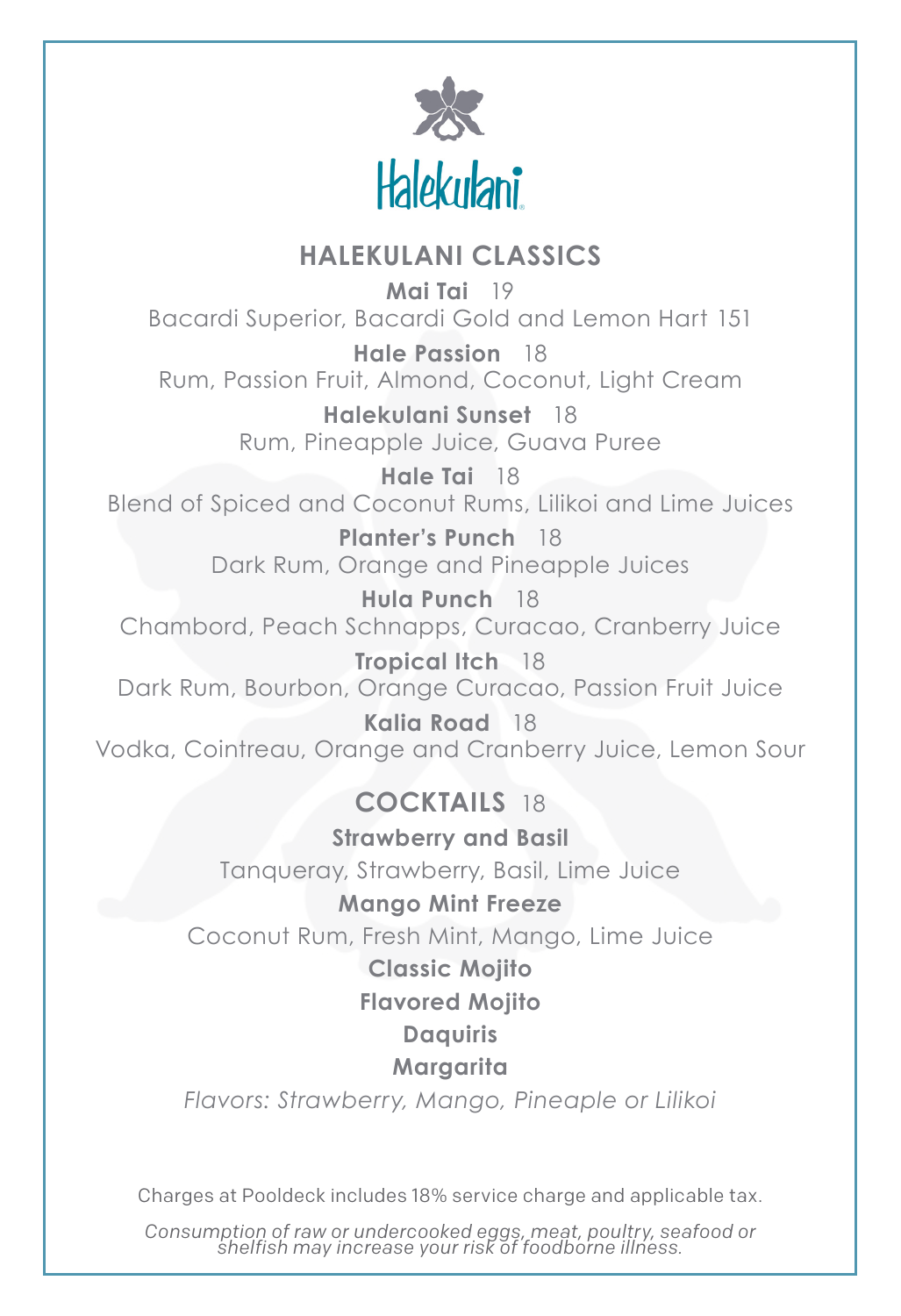

# **SPARKLING & WINES**

**Prosecco,** La Lucca 12 **Prosecco Rose,** La Lucca 12 **Sauvignon Blanc**, Craggy Range 13 **Chardonnay,** Angeline 12 **Rose**, Ame du Vin 14 **Pinot Noir, Handley Cellars 19 Cabernet Sauvignon**, Justin Vineyards 18

> **DRAFT BEER** 14 *(16 ounce)* **Aloha Beer Co. Blonde Waikiki Brewing Co IPA**

> **BOTTLED BEER** 10 **Kona Longboard Lager Bud Light Corona Heineken**

**NON-ALCOHOLIC Virgin Cockails** 15 **Le Mint** 8 **Soft Drinks** 5

Charges at Pooldeck includes 18% service charge and applicable tax.

*Consumption of raw or undercooked eggs, meat, poultry, seafood or shelfish may increase your risk of foodborne illness.*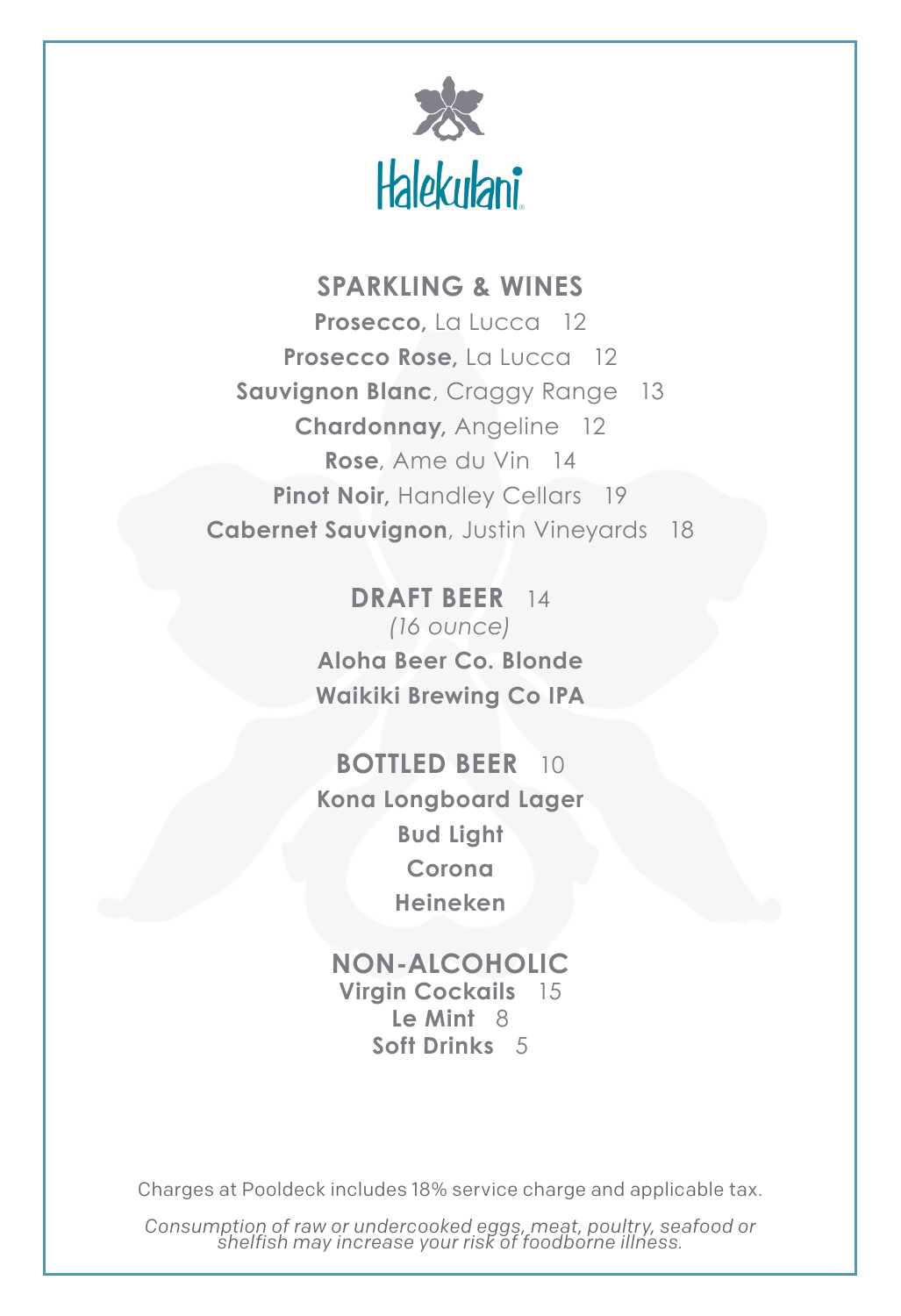

# **SNACKS & APPETIZERS**

*(Available from 11:00am - 4:00pm)*

**Fresh Fruits** 20 Pineapple, honeydew, cantaloupe, watermelon and berries.

**House Green Salad** 18 Mixed greens, carrots, tomato, cucumbers and Tarragon Dressing.

#### **Caesar Salad** 25

Chopped romaine lettuce, garlic anchovy dressing, poi roll croutons and cracked black pepper.

#### **Edamame Hummus Dip** 24

Seasonal vegetables and taro chips.

#### **Kapakahi Fries** 20

Topped with kabayaki sauce, kewpie mayonnaise, furikake, green onion, crispy garlic and tobiko.

#### **Cheese Plate** 40

Chef's selection of imported cheeses, assorted deli meats, fresh fruit and lavosh crackers.

#### **Ahi Tataki** 32

Sashimi grade Ahi, shredded daikon, garlic tobiko aioli, lemon, chili garlic oil and ponzu sauce.

## **Shoyu Ahi Poke** 28

Fresh local Ahi, Hawaiian salt, ogo, green onion sweet onion, inamona, soy-sake sauce and tobiko.

## **Poached Shrimp Cocktail** 29

9-pc chilled poached shrimp, wasabi cocktail sauce and lemon wedge.

Charges at Pooldeck includes 18% service charge and applicable tax.

*Consumption of raw or undercooked eggs, meat, poultry, seafood or shelfish may increase your risk of foodborne illness.*